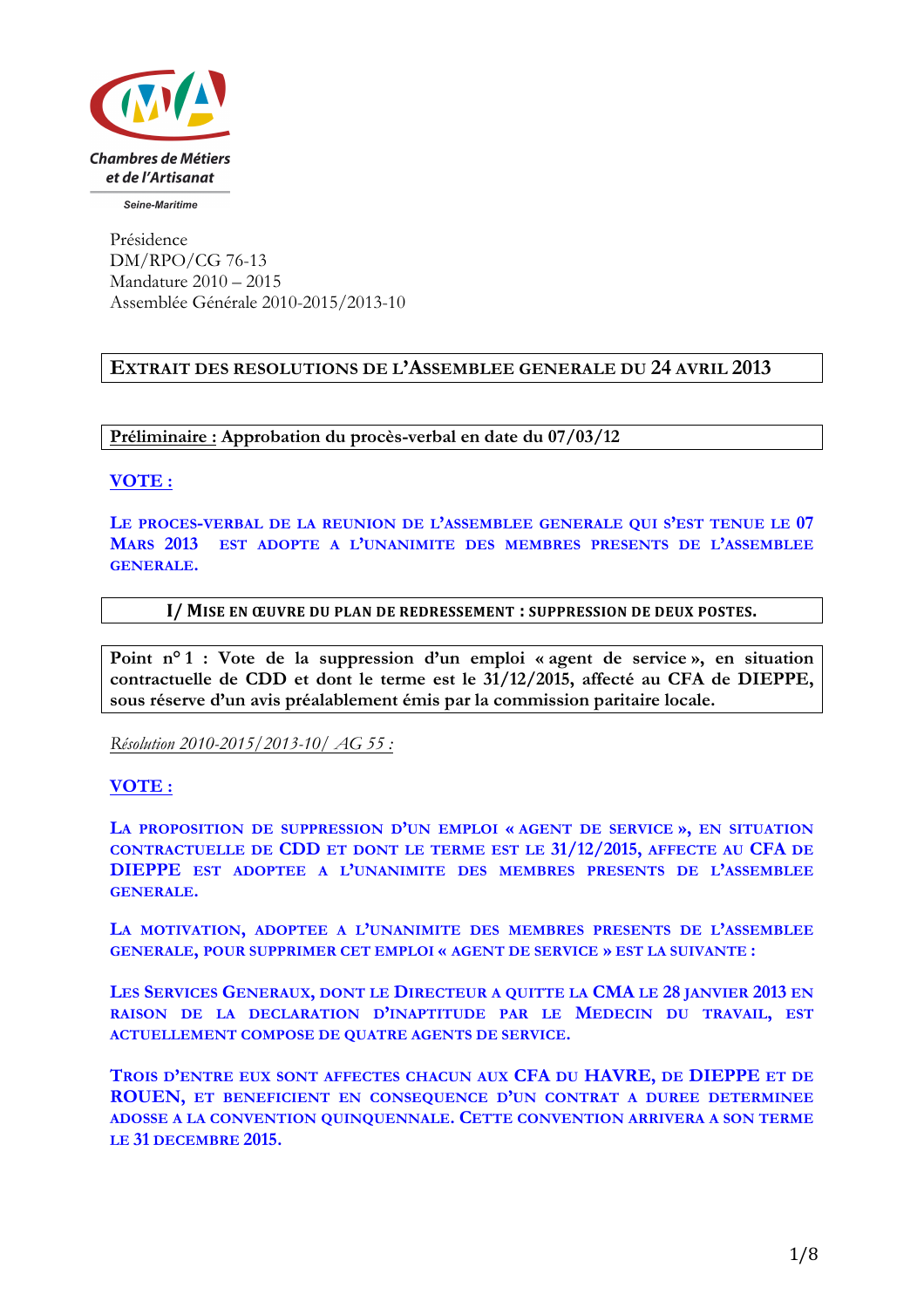**LE QUATRIEME AGENT EST AFFECTE AU SIEGE, ETANT PRECISE QU'IL EFFECTUE REGULIEREMENT DES TACHES AU SEIN DES AUTRES SITES.**

**QUANT A L'AGENT AFFECTE AU HAVRE, ET AU-DELA DES PRESTATIONS EXECUTEES AU CFA, IL EXECUTE EGALEMENT DES PRESTATIONS AU SEIN DE NOTRE ANTENNE DU HAVRE, ETANT PRECISE QU'IL EST LOGE AU 3EME ETAGE DE L'IMMEUBLE DANS LEQUEL EST IMPLANTE CETTE ANTENNE.**

**LA SITUATION FINANCIERE DE LA CMA LUI IMPOSE DE SE REORGANISER, EN TENANT COMPTE DES EVOLUTIONS QU'ELLE MET EN ŒUVRE.**

**OR, ET EN PREMIER LIEU, IL A DEJA ETE PORTE A LA CONNAISSANCE DES MEMBRES DE L'ASSEMBLEE GENERALE QUE LA CMA NE GERE PLUS LES SERVICES GENERAUX DE L'ANTENNE DE DIEPPE, DONT ETAIT NOTAMMENT EN CHARGE L'AGENT AFFECTE AU CFA DE DIEPPE.**

**EN SECOND LIEU, IL A EGALEMENT ETE PORTE A LA CONNAISSANCE DES MEMBRES DE L'ASSEMBLEE GENERALE QUE LA SIGNATURE D'UN BAIL AU SEIN DE LA CCI DU HAVRE PERMETTRA A TRES COURT TERME DE NE PLUS AVOIR A ASSUMER LES SERVICES GENERAUX DE L'IMMEUBLE DANS LEQUEL EST IMPLANTEE L'ANTENNE DU HAVRE.**

**EN TROISIEME LIEU, LES TACHES RECURRENTES ET/OU SAISONNIERES ASSUMEES AU SEIN DES CFA, ET NOTAMMENT LES PRESTATIONS DE MENAGE ET D'ENTRETIEN DES ESPACES VERTS, PEUVENT AISEMENT ETRE EXTERNALISEES. CETTE EXTERNALISATION PERMETTRAIT DE REPONDRE A MEILLEUR COUT A LA SAISONNALITE DE CERTAINES PRESTATIONS.**

**EN QUATRIEME LIEU, LE PROJET DE REIMPLANTATION DU CFA DE ROUEN DANS UN BATIMENT NEUF SERA A COURT TERME DE NATURE A REDUIRE DE FAÇON DRASTIQUE LES INTERVENTIONS DES SERVICES GENERAUX POUR L'ENTRETIEN DE LA MAINTENANCE POUR DES LOCAUX AUJOURD'HUI VETUSTES.**

**DANS CE CONTEXTE, UNE REORGANISATION DES SERVICES GENERAUX S'IMPOSE.**

**SOUS LA RESPONSABILITE D'UN AGENT UNIQUE, CHARGE DU PATRIMOINE ET DES SERVICES GENERAUX, DISPOSANT D'UNE VISION D'ENSEMBLE, ET DONT LES MISSIONS SERAIENT NON SEULEMENT DE REPONDRE AUX BESOINS IMMEDIATS MAIS EGALEMENT DANS UNE VISION PROSPECTIVE, DEUX AGENTS SERAIENT MAINTENUS EN POSTE.**

**LE PREMIER DE CES AGENTS SERAIT BASE AU SIEGE DE LA CMA A ROUEN, ET LE SECOND SERAIT BASE AU HAVRE.**

**CES DEUX AGENTS, APRES PROPOSITION DE MODIFICATION DU CADRE JURIDIQUE LES LIANT A LA CMA, AURAIENT VOCATION A INTERVENIR SUR TOUS LES SITES, EN FAVORISANT A LA FOIS LA PROXIMITE ET LA COMPETENCE.**

**LA DIMINUTION DE LA CHARGE DE TRAVAIL DES SERVICES GENERAUX D'UNE PART, MAIS EGALEMENT UNE APPROCHE PROSPECTIVE DE SES INTERVENTIONS, PERMETTRAIT D'ETRE ASSUMEE PAR DEUX AGENTS ET NON PLUS QUATRE COMME C'EST LE CAS AUJOURD'HUI SUR UN PERIMETRE D'INTERVENTION PLUS ETENDU.**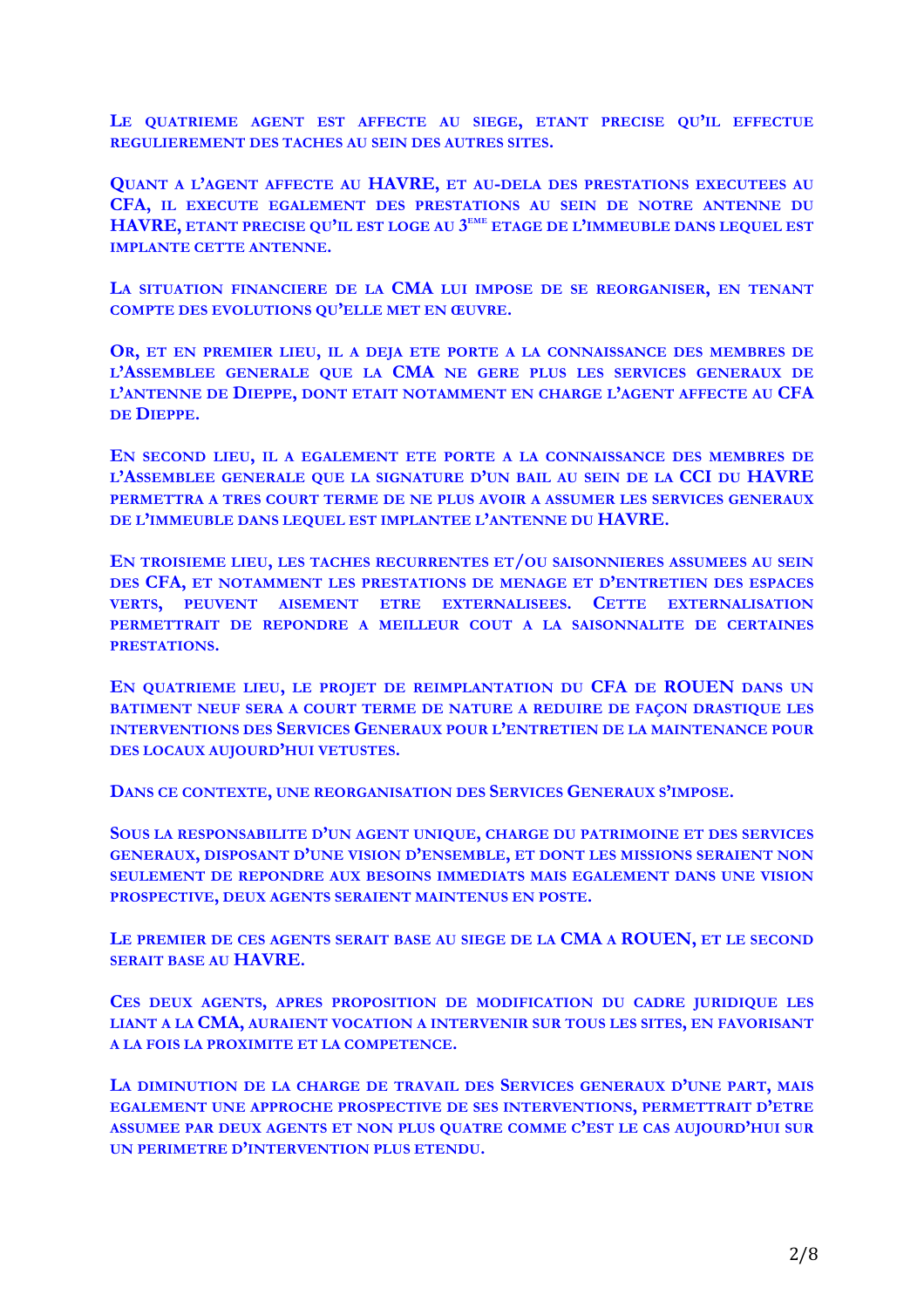**IL EST PORTE A LA CONNAISSANCE DES MEMBRES DE L'ASSEMBLEE GENERALE QUE LA MASSE SALARIALE ANNUELLE REPRESENTATIVE DES DEUX POSTES QU'IL EST PROPOSE DE SUPPRIMER REPRESENTE UN TOTAL DE 47 K€.**

**IL EST RAPPELE L'ARTICLE 42-I DU STATUT QUI PREVOIT QUE :**

**« LA SUPPRESSION D'UN EMPLOI PERMANENT DOIT FAIRE L'OBJET, APRES AVIS DE LA COMMISSION PARITAIRE LOCALE, D'UNE DECISION DE L'ASSEMBLEE GENERALE ET RECEVOIR L'APPROBATION DE L'AUTORITE DE TUTELLE »**

**LA COMMISSION PARITAIRE LOCALE A ETE CONSULTEE LE 10/04/2013 :**

**SUR LA QUESTION DE LA SUPPRESSION DU POSTE DE « AGENT DE SERVICE » AFFECTE AU CFA DE DIEPPE. LORS DE LA REUNION DU 10 AVRIL 2013, ELLE A RENDU L'AVIS SUIVANT :**

- **COLLEGE EMPLOYEUR : FAVORABLE**
- **COLLEGE SALARIE : DEFAVORABLE**

**SUR LA QUESTION DE LA SUPPRESSION DU POSTE DE « AGENT DE SERVICE » AFFECTE AU CFA DE ROUEN. LORS DE LA REUNION DU 10 AVRIL 2013, ELLE A RENDU L'AVIS SUIVANT :**

- **COLLEGE EMPLOYEUR : FAVORABLE**
- **COLLEGE SALARIE : DEFAVORABLE**

**APRES L'AVIS EMIS PAR LA COMMISSION PARITAIRE LOCALE, IL EST DONC PROPOSE A L'ASSEMBLEE GENERALE DE SE PRONONCER EN FAVEUR DE LA SUPPRESSION DE DEUX EMPLOIS DE « AGENT DE SERVICE » AFFECTES AUX CFA RESPECTIVEMENT DE DIEPPE ET DE ROUEN, EXISTANT ACTUELLEMENT AU SEIN DE LA CMA76.**

**POUR UNE PARFAITE INFORMATION DE L'ASSEMBLEE GENERALE, IL EST PRECISE QUE CES POSTES SONT ACTUELLEMENT OCCUPES PAR DEUX AGENTS BENEFICIANT DE CONTRATS A DUREE DETERMINEE D'UNE PART CONCLUS DANS LE CADRE DE LA CONVENTION QUINQUENNALE ET DONT LE TERME EST LE 31/12/2015, D'AUTRE PART.**

**Point n° 2 : Vote de la suppression d'un emploi « agent de service », en situation contractuelle de CDD et dont le terme est le 31/12/2015, affecté au CFA de ROUEN, sous réserve d'un avis préalablement émis par la commission paritaire locale.**

**\_\_\_\_\_\_\_\_\_\_\_\_\_\_\_\_\_\_\_\_\_\_\_\_\_\_\_\_\_\_\_\_\_\_\_\_\_\_\_\_\_\_\_\_\_\_\_\_\_\_\_\_\_\_\_\_\_\_\_\_\_\_\_\_\_\_\_\_\_\_\_\_\_\_\_\_\_\_\_\_\_\_\_\_\_\_\_\_\_\_\_\_\_\_\_\_\_\_\_\_\_**

*Résolution 2010-2015/ 2013-9/ AG 56 :* 

# **VOTE :**

**LA PROPOSITION DE SUPPRESSION D'UN EMPLOI « AGENT DE SERVICE », EN SITUATION CONTRACTUELLE DE CDD ET DONT LE TERME EST LE 31/12/2015, AFFECTE AU CFA DE ROUEN EST ADOPTEE A L'UNANIMITE DES MEMBRES PRESENTS DE L'ASSEMBLEE GENERALE.**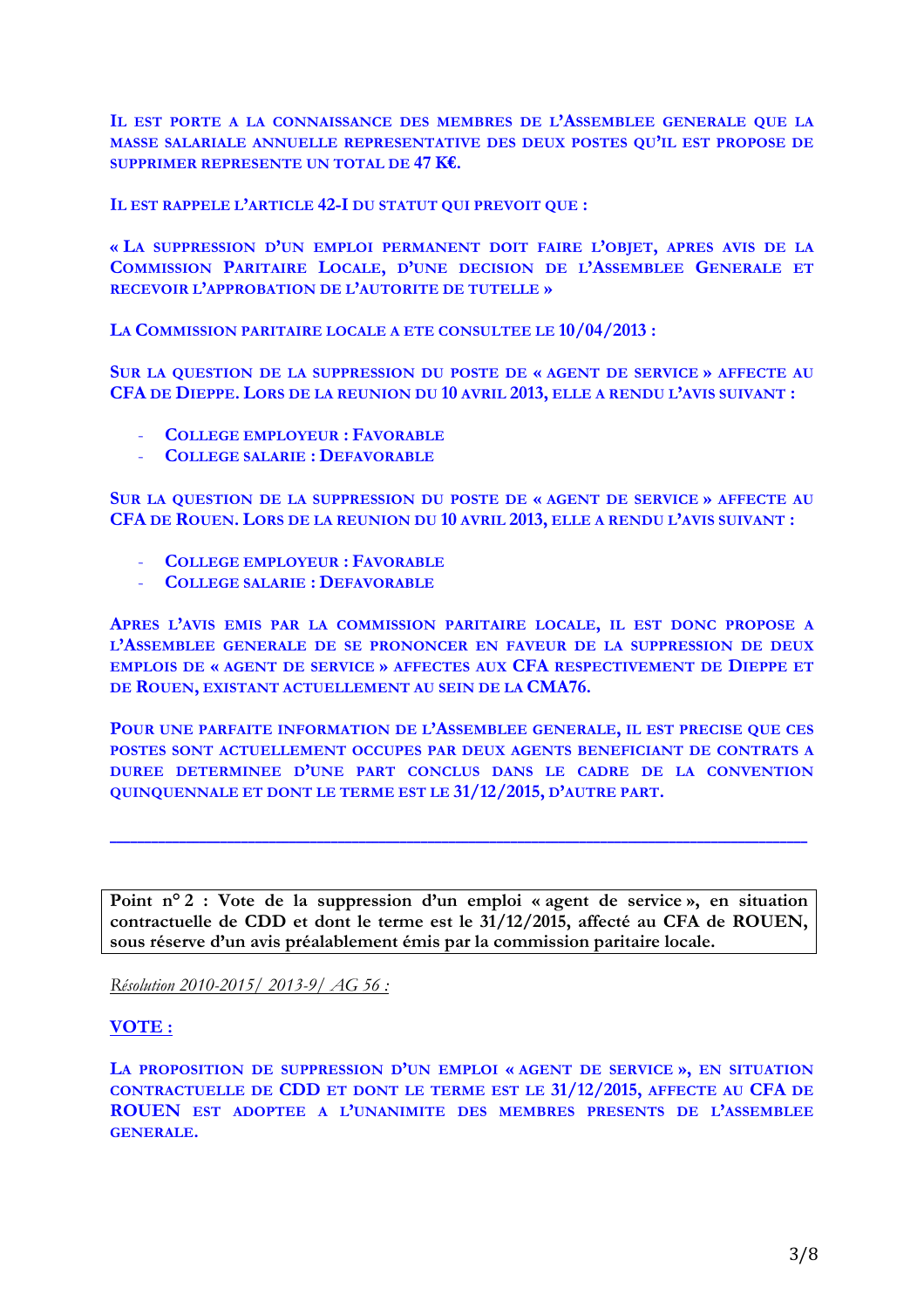**LA MOTIVATION, ADOPTEE A L'UNANIMITE DES MEMBRES PRESENTS DE L'ASSEMBLEE GENERALE, POUR SUPPRIMER CET EMPLOI « AGENT DE SERVICE » EST LA SUIVANTE :**

**LES SERVICES GENERAUX, DONT LE DIRECTEUR A QUITTE LA CMA LE 28 JANVIER 2013 EN RAISON DE LA DECLARATION D'INAPTITUDE PAR LE MEDECIN DU TRAVAIL, EST ACTUELLEMENT COMPOSE DE QUATRE AGENTS DE SERVICE.**

**TROIS D'ENTRE EUX SONT AFFECTES CHACUN AUX CFA DU HAVRE, DE DIEPPE ET DE ROUEN, ET BENEFICIENT EN CONSEQUENCE D'UN CONTRAT A DUREE DETERMINEE ADOSSE A LA CONVENTION QUINQUENNALE. CETTE CONVENTION ARRIVERA A SON TERME LE 31 DECEMBRE 2015.**

**LE QUATRIEME AGENT EST AFFECTE AU SIEGE, ETANT PRECISE QU'IL EFFECTUE REGULIEREMENT DES TACHES AU SEIN DES AUTRES SITES.**

**QUANT A L'AGENT AFFECTE AU HAVRE, ET AU-DELA DES PRESTATIONS EXECUTEES AU CFA, IL EXECUTE EGALEMENT DES PRESTATIONS AU SEIN DE NOTRE ANTENNE DU HAVRE, ETANT PRECISE QU'IL EST LOGE AU 3EME ETAGE DE L'IMMEUBLE DANS LEQUEL EST IMPLANTE CETTE ANTENNE.**

**LA SITUATION FINANCIERE DE LA CMA LUI IMPOSE DE SE REORGANISER, EN TENANT COMPTE DES EVOLUTIONS QU'ELLE MET EN ŒUVRE.**

**OR, ET EN PREMIER LIEU, IL A DEJA ETE PORTE A LA CONNAISSANCE DES MEMBRES DE L'ASSEMBLEE GENERALE QUE LA CMA NE GERE PLUS LES SERVICES GENERAUX DE L'ANTENNE DE DIEPPE, DONT ETAIT NOTAMMENT EN CHARGE L'AGENT AFFECTE AU CFA DE DIEPPE.**

**EN SECOND LIEU, IL A EGALEMENT ETE PORTE A LA CONNAISSANCE DES MEMBRES DE L'ASSEMBLEE GENERALE QUE LA SIGNATURE D'UN BAIL AU SEIN DE LA CCI DU HAVRE PERMETTRA A TRES COURT TERME DE NE PLUS AVOIR A ASSUMER LES SERVICES GENERAUX DE L'IMMEUBLE DANS LEQUEL EST IMPLANTEE L'ANTENNE DU HAVRE.**

**EN TROISIEME LIEU, LES TACHES RECURRENTES ET/OU SAISONNIERES ASSUMEES AU SEIN DES CFA, ET NOTAMMENT LES PRESTATIONS DE MENAGE ET D'ENTRETIEN DES ESPACES VERTS, PEUVENT AISEMENT ETRE EXTERNALISEES. CETTE EXTERNALISATION PERMETTRAIT DE REPONDRE A MEILLEUR COUT A LA SAISONNALITE DE CERTAINES PRESTATIONS.**

**EN QUATRIEME LIEU, LE PROJET DE REIMPLANTATION DU CFA DE ROUEN DANS UN BATIMENT NEUF SERA A COURT TERME DE NATURE A REDUIRE DE FAÇON DRASTIQUE LES INTERVENTIONS DES SERVICES GENERAUX POUR L'ENTRETIEN DE LA MAINTENANCE POUR DES LOCAUX AUJOURD'HUI VETUSTES.**

**DANS CE CONTEXTE, UNE REORGANISATION DES SERVICES GENERAUX S'IMPOSE.**

**SOUS LA RESPONSABILITE D'UN AGENT UNIQUE, CHARGE DU PATRIMOINE ET DES SERVICES GENERAUX, DISPOSANT D'UNE VISION D'ENSEMBLE, ET DONT LES MISSIONS SERAIENT NON SEULEMENT DE REPONDRE AUX BESOINS IMMEDIATS MAIS EGALEMENT DANS UNE VISION PROSPECTIVE, DEUX AGENTS SERAIENT MAINTENUS EN POSTE.**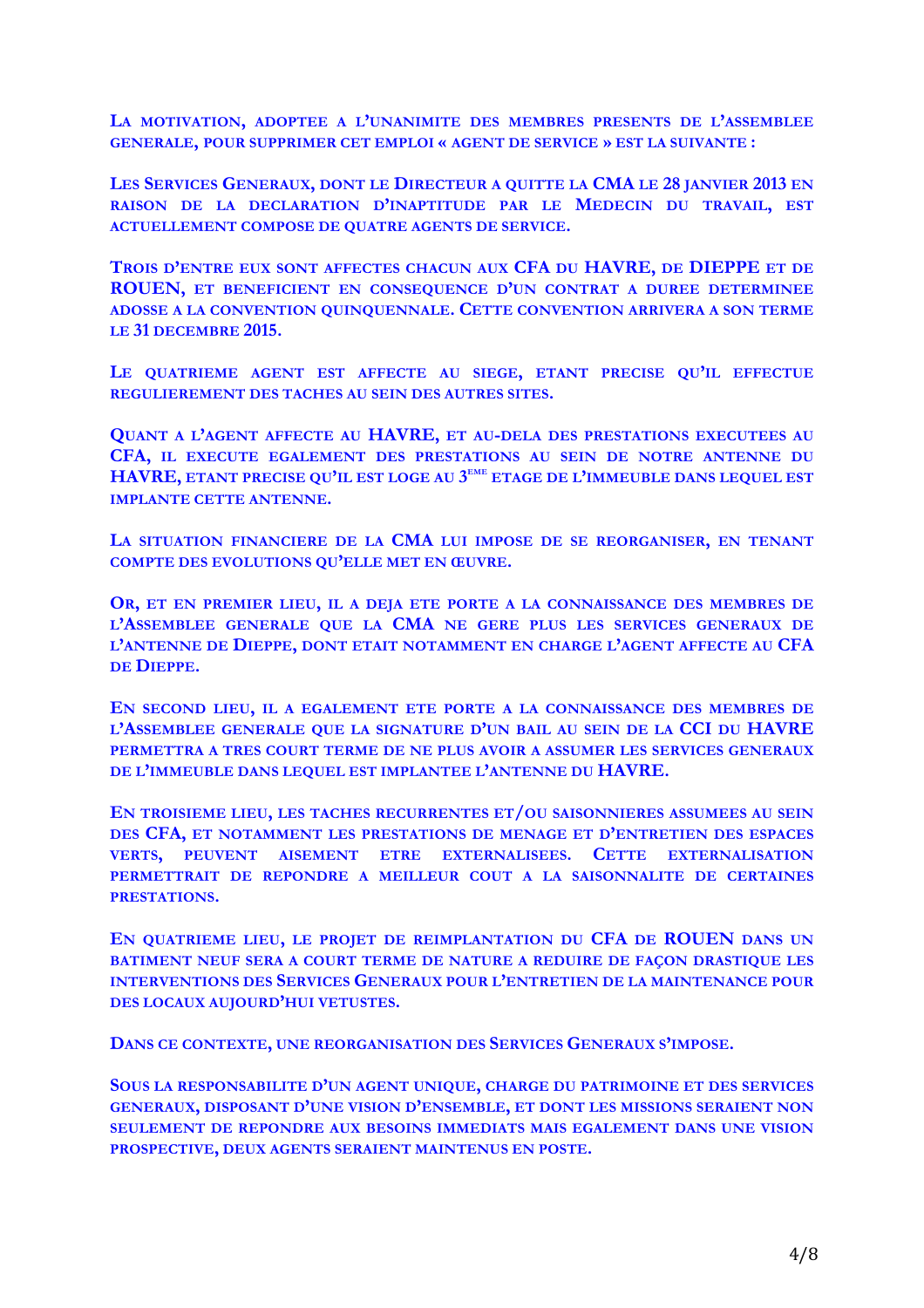**LE PREMIER DE CES AGENTS SERAIT BASE AU SIEGE DE LA CMA A ROUEN, ET LE SECOND SERAIT BASE AU HAVRE.**

**CES DEUX AGENTS, APRES PROPOSITION DE MODIFICATION DU CADRE JURIDIQUE LES LIANT A LA CMA, AURAIENT VOCATION A INTERVENIR SUR TOUS LES SITES, EN FAVORISANT A LA FOIS LA PROXIMITE ET LA COMPETENCE.**

**LA DIMINUTION DE LA CHARGE DE TRAVAIL DES SERVICES GENERAUX D'UNE PART, MAIS EGALEMENT UNE APPROCHE PROSPECTIVE DE SES INTERVENTIONS, PERMETTRAIT D'ETRE ASSUMEE PAR DEUX AGENTS ET NON PLUS QUATRE COMME C'EST LE CAS AUJOURD'HUI SUR UN PERIMETRE D'INTERVENTION PLUS ETENDU.**

**IL EST PORTE A LA CONNAISSANCE DES MEMBRES DE L'ASSEMBLEE GENERALE QUE LA MASSE SALARIALE ANNUELLE REPRESENTATIVE DES DEUX POSTES QU'IL EST PROPOSE DE SUPPRIMER REPRESENTE UN TOTAL DE 47 K€.**

**IL EST RAPPELE L'ARTICLE 42-I DU STATUT QUI PREVOIT QUE :**

**« LA SUPPRESSION D'UN EMPLOI PERMANENT DOIT FAIRE L'OBJET, APRES AVIS DE LA COMMISSION PARITAIRE LOCALE, D'UNE DECISION DE L'ASSEMBLEE GENERALE ET RECEVOIR L'APPROBATION DE L'AUTORITE DE TUTELLE »**

**LA COMMISSION PARITAIRE LOCALE A ETE CONSULTEE LE 10/04/2013 :**

**SUR LA QUESTION DE LA SUPPRESSION DU POSTE DE « AGENT DE SERVICE » AFFECTE AU CFA DE DIEPPE. LORS DE LA REUNION DU 10 AVRIL 2013, ELLE A RENDU L'AVIS SUIVANT :**

- **COLLEGE EMPLOYEUR : FAVORABLE**
- **COLLEGE SALARIE : DEFAVORABLE**

**SUR LA QUESTION DE LA SUPPRESSION DU POSTE DE « AGENT DE SERVICE » AFFECTE AU CFA DE ROUEN. LORS DE LA REUNION DU 10 AVRIL 2013, ELLE A RENDU L'AVIS SUIVANT :**

- **COLLEGE EMPLOYEUR : FAVORABLE**
- **COLLEGE SALARIE : DEFAVORABLE**

**APRES L'AVIS EMIS PAR LA COMMISSION PARITAIRE LOCALE, IL EST DONC PROPOSE A L'ASSEMBLEE GENERALE DE SE PRONONCER EN FAVEUR DE LA SUPPRESSION DE DEUX EMPLOIS DE « AGENT DE SERVICE » AFFECTES AUX CFA RESPECTIVEMENT DE DIEPPE ET DE ROUEN, EXISTANT ACTUELLEMENT AU SEIN DE LA CMA76.**

**POUR UNE PARFAITE INFORMATION DE L'ASSEMBLEE GENERALE, IL EST PRECISE QUE CES POSTES SONT ACTUELLEMENT OCCUPES PAR DEUX AGENTS BENEFICIANT DE CONTRATS A DUREE DETERMINEE D'UNE PART CONCLUS DANS LE CADRE DE LA CONVENTION QUINQUENNALE ET DONT LE TERME EST LE 31/12/2015, D'AUTRE PART.**

**Point n° 3 : Vote de la suppression d'un emploi permanent de « technicien réseau », non pourvu, sous réserve d'un avis préalablement émis par la commission paritaire locale.**

*Résolution 2010-2015/ 2013-9/ AG 57 :*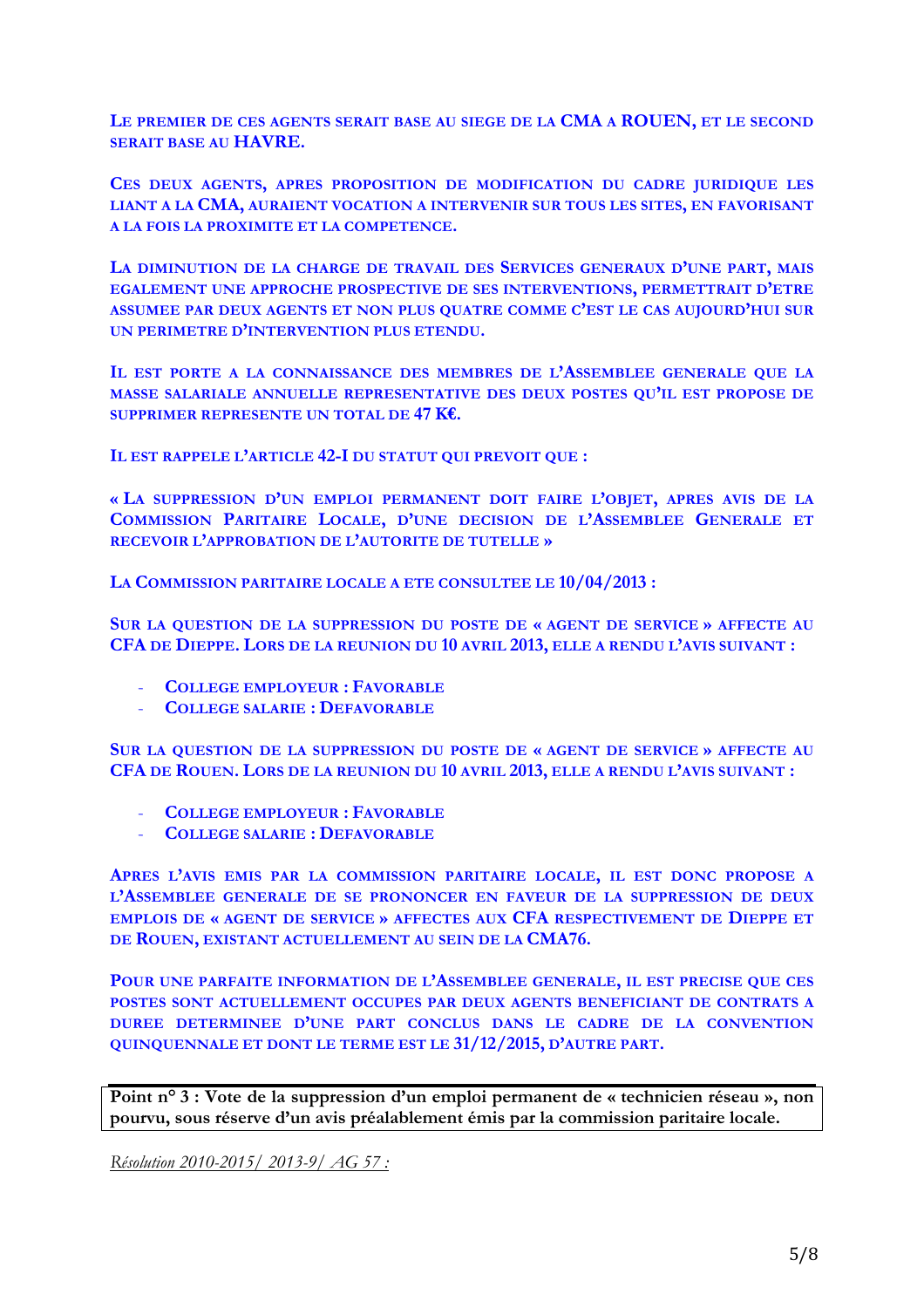**VOTE :**

**LA PROPOSITION DE SUPPRESSION D'UN EMPLOI PERMANENT « TECHNICIEN RESEAU » NON POURVU, EST ADOPTEE A L'UNANIMITE DES MEMBRES PRESENTS DE L'ASSEMBLEE GENERALE.**

**LA MOTIVATION, ADOPTEE A L'UNANIMITE DES MEMBRES PRESENTS DE L'ASSEMBLEE GENERALE, POUR SUPPRIMER CET EMPLOI PERMANENT « TECHICIEN RESEAU » EST LA SUIVANTE :**

#### **POSTE DE TECHNICIEN RESEAU.**

**CE POSTE N'EST PLUS OCCUPE DEPUIS LE DEPART EN RETRAITE DE L'AGENT ; CE DERNIER N'A PAS ETE REMPLACE.**

**L'EVOLUTION REGLEMENTAIRE, EN PARTICULIER DANS LE CADRE DE LA LOI N°2010-853 EN DATE DU 23 JUILLET 2010 ET DU DECRET N°2010-1356 EN DATE DU 11 NOVEMBRE 2010, CONDUIT LA CMA 76 A DEVOIR TOILETTER LA GRILLE DES EMPLOIS AFIN DE SE CONFORMER AUX PRESCRIPTIONS LEGALES EN LA MATIERE.**

**LA CMA 76 DISPOSAIT, PRECEDEMMENT A LA REFORME LEGISLATIVE CITEE PLUS HAUT, DE DEUX AGENTS EN CHARGE DES SUJETS INFORMATIQUES :**

- **LE PREMIER AGENT « ADMINISTRATEUR D'OUTILS, SYSTEMES, RESEAUX » A DEMISSIONNE DE LA CMA 76 ET A ETE SIMULTANEMENT EMBAUCHE PAR LA CRMA LE 1 ER SEPTEMBRE 2011. IL N'A PAS ETE REMPLACE A LA CMA 76.**
- **LE SECOND AGENT « TECHNICIEN RESEAU » A FAIT VALOIR SES DROITS A LA RETRAITE ET N'EST PLUS JURIDIQUEMENT SALARIE DE LA CMA 76 DEPUIS LE 1 ER MARS 2013.**

**L'IDEE EST PAR AILLEURS DE POURSUIVRE UNE DEMARCHE DE SIMPLIFICATION DE LA GRILLE DES EMPLOIS, EN ELIMINANT LES POSTES NON OCCUPES ET NE CORRESPONDANT PLUS A DES EMPLOIS NECESSAIRES AU DEVELOPPEMENT DE LA CMA 76.**

**IL EST RAPPELE L'ARTICLE 42-I DU STATUT QUI PREVOIT QUE :**

**« LA SUPPRESSION D'UN EMPLOI PERMANENT DOIT FAIRE L'OBJET, APRES AVIS DE LA COMMISSION PARITAIRE LOCALE, D'UNE DECISION DE L'ASSEMBLEE GENERALE ET RECEVOIR L'APPROBATION DE L'AUTORITE DE TUTELLE »**

**LA COMMISSION PARITAIRE LOCALE A ETE CONSULTEE LE 10/04/2013 :**

**SUR LA QUESTION DE LA SUPPRESSION D'UN EMPLOI PERMANENT DE « TECHNICIEN RESEAU ». LORS DE LA REUNION DU 10 AVRIL 2013, ELLE A RENDU L'AVIS SUIVANT :**

- **COLLEGE EMPLOYEUR : FAVORABLE**
- **COLLEGE SALARIE : 1 AVIS DEFAVORABLE, 5 ABSTENTIONS**

**APRES L'AVIS EMIS PAR LA COMMISSION PARITAIRE LOCALE, IL EST DONC PROPOSE A L'ASSEMBLEE GENERALE DE SE PRONONCER EN FAVEUR DE LA SUPPRESSION D'UN EMPLOI PERMANENT DE TECHNICIEN RESEAU.**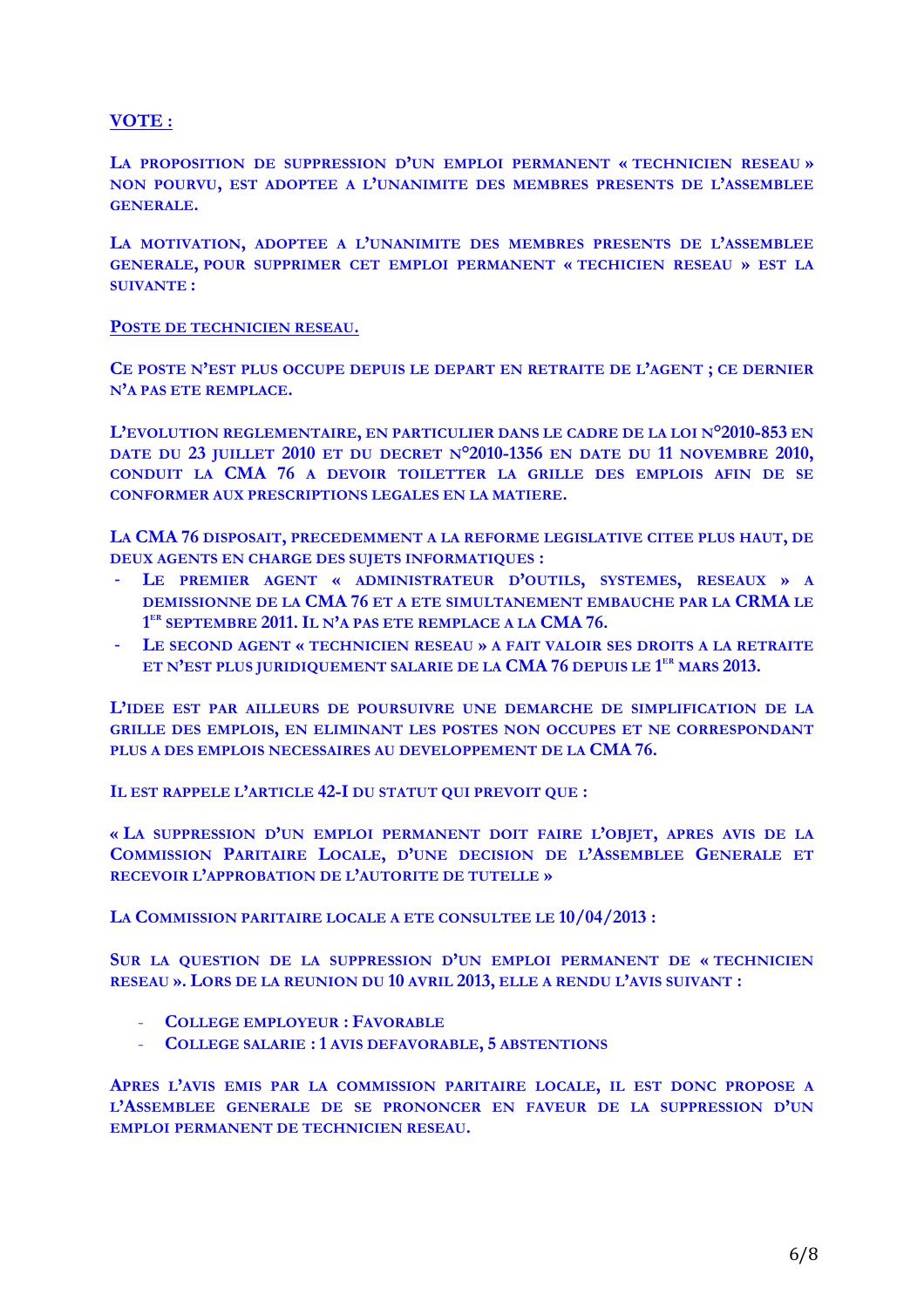**POUR UNE PARFAITE INFORMATION DE L'ASSEMBLEE GENERALE, IL EST PRECISE QUE CE POSTE N'EST OCCUPE PAR AUCUN AGENT DONT L'EMPLOI PERMANENT SERAIT SUPPRIME.**

**Point n° 4 : Vote de la suppression d'un emploi permanent de « secrétaire », non pourvu, sous réserve d'un avis préalablement émis par la commission paritaire locale.**

*Résolution 2010-2015/ 2013-10/ AG 58 :* 

#### **VOTE :**

**LA PROPOSITION DE SUPPRESSION D'UN EMPLOI PERMANENT « SECRETAIRE » NON POURVU, EST ADOPTEE A L'UNANIMITE DES MEMBRES PRESENTS DE L'ASSEMBLEE GENERALE.**

**LA MOTIVATION, ADOPTEE A L'UNANIMITE DES MEMBRES PRESENTS DE L'ASSEMBLEE GENERALE, POUR SUPPRIMER CET EMPLOI PERMANENT « SECRETAIRE » EST LA SUIVANTE :**

#### **POSTE DE « SECRETAIRE ».**

**CE POSTE N'EST PLUS OCCUPE DEPUIS LE DEPART EN RETRAITE DE L'AGENT EN DATE DU 28 FEVRIER 2013 ; CE DERNIER N'EST PAS REMPLACE AU SERVICE « FORMATION CONTINUE » AUQUEL IL ETAIT AFFECTE.**

**EN EFFET, LA REFORME CAP 2015 COMPORTE UN ASPECT DEDIE A UN « SOCLE » ADMINISTRATIF DONT L'OBJET EST DE FAIRE EVOLUER LES COMPETENCES ADMINISTRATIVES ENTRE LES DIFFERENTS SERVICES EXISTANTS, EN PARTICULIER ENTRE LE RM-CFE ET LE SERVICE EMPLOI-FORMATION-APPRENTISSAGE. UNE DYNAMIQUE DE MUTUALISATION ET DE POLYVALENCE EST ENTREPRISE A CE TITRE DEPUIS L'ETE 2012.**

**L'IDEE EST D'OPTIMISER LA RESSOURCE HUMAINE EXISTANTE EN DEVELOPPANT LA POLYVALENCE DES AGENTS ET EN EVITANT L'ENCLAVEMENT DES SERVICES, DES PERSONNELS ET DES DOSSIERS.**

**L'OBJECTIF EST DE PASSER D'UNE ORGANISATION TAYLORIENNE DU TRAVAIL ADMINISTRATIF A UNE ORGANISATION MATRICIELLE ORIENTEE ET AU BENEFICE DU CLIENT FINAL.**

**PAR AILLEURS, LA CMA 76 POURSUIT UNE DEMARCHE DE SIMPLIFICATION DE LA GRILLE DES EMPLOIS, EN ELIMINANT LES POSTES NON OCCUPES ET NE CORRESPONDANT PLUS A DES EMPLOIS NECESSAIRES AU DEVELOPPEMENT DE LA CMA 76.**

**IL EST RAPPELE L'ARTICLE 42-I DU STATUT QUI PREVOIT QUE :**

# *« LA SUPPRESSION D'UN EMPLOI PERMANENT DOIT FAIRE L'OBJET, APRES AVIS DE LA COMMISSION PARITAIRE LOCALE, D'UNE DECISION DE L'ASSEMBLEE GENERALE ET RECEVOIR L'APPROBATION DE L'AUTORITE DE TUTELLE »*

**LA COMMISSION PARITAIRE LOCALE A ETE CONSULTEE LE 10/04/2013 :**

**SUR LA QUESTION DE LA SUPPRESSION D'UN EMPLOI PERMANENT DE « SECRETAIRE ». LORS DE LA REUNION DU 10 AVRIL 2013, ELLE A RENDU L'AVIS SUIVANT :**

- **COLLEGE EMPLOYEUR : FAVORABLE**
- **COLLEGE SALARIE : DEFAVORABLE**